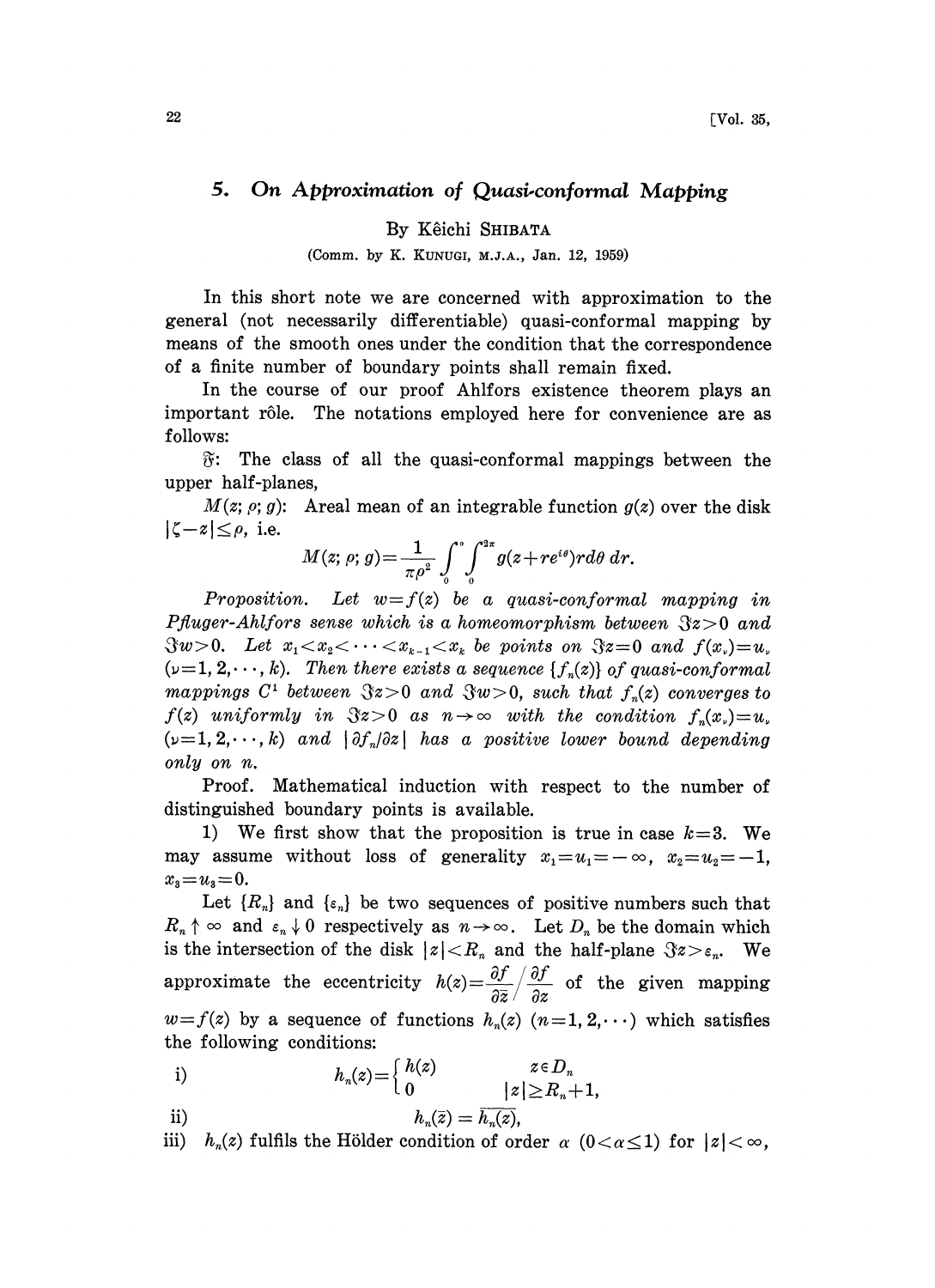$$
|h_n(z)| \leq \sup |h(z)|.
$$

iv)  $|h_n(z)| \le \sup |h(z)|$ .<br>According to Ahlfors theory [1] it is possible to construct the mapping function

$$
\varphi_n(z) = z + \frac{1}{\pi} \int_{-\infty}^{+\infty} \int_{-\infty}^{+\infty} \frac{g_n(\zeta)}{z - \zeta} d\xi d\eta \qquad (\zeta = \xi + i\eta)
$$

which supplies a homeomorphism between the whole  $z$ - and  $w$ -plane. The construction of the integrand is carried out by making use of the Neumann series

$$
q_n = h_n + h_n Th_n + h_n Th_n Th_n + \cdots,
$$

where  $T$  denotes the operator of the Hilbert transform:

$$
Tg(z) = -\frac{1}{\pi} \int_{-\infty}^{+\infty} \int_{-\infty}^{+\infty} \frac{g(\zeta)}{(z-\zeta)^2} d\xi d\eta.
$$

The function  $w = \varphi_n(z)$  is symmetric with respect to the real axis. Set

$$
f_n(z) = \frac{\varphi_n(z) - \varphi_n(0)}{\varphi_n(0) - \varphi_n(-1)}.
$$

Then the function  $f(z)$  belongs to  $\mathfrak F$  and satisfies the condition  $f_n(-\infty)$  $=-\infty$ ,  $f_n(-1)=-1$ ,  $f_n(0)=0$ . The sequence  $\{f_n(z)\}\)$  converges towards  $f(x)$  uniformly in  $\Im z > 0$  as  $n \to \infty$ , since the composite mapping  $f_n \circ f$ <br> $f(x)$  uniformly in  $\Im z > 0$  as  $n \to \infty$ , since the composite mapping  $f_n \circ f$ tends to the identity uniformly in the upper half-plane (cf. [2]). Moreover, in virtue of Ahlfors theorem  $\lceil 1 \rceil$  we have

$$
\left|\frac{\partial f_n}{\partial z}\right|{=}\frac{1}{\varphi_n(0){-}\varphi_n(-1)}\left|\frac{\partial \varphi_n}{\partial z}\right|{ \geq }\delta_n{>}0.
$$

2) Suppose that the above proposition be true in case  $k=m$ . Our assumption is: There exists a sequence  $\{f_{n,m}(z)\}\$  of mappings belonging to  $\tilde{v}$  convergent to  $f(z)$  uniformly in  $\Im z>0$ , such that  $f_{n,m}(x) = u$ ,  $(\nu=1,2,\dots,m)$  and that  $\left|\frac{\partial f_{n,m}}{\partial z}\right|\geq \delta_{n,m}>0.$ 

Set

$$
\psi_n(z) = \begin{cases} f_{n,m}(z) & \Re z \le x_m \\ \frac{u_{m+1} - u_m}{f_{n,m}(x_{m+1}) - u_m} [\Re f_{n,m}(z) - u_m] + u_m + i \Im f_{n,m}(z) & \Re z > x_m \end{cases}
$$

Then the mapping  $w=\psi_n(z)$  is quasi-conformal and this function is continuously differentiable except on the straight line  $\Re z=x_m$ . Obviously we have  $\psi_n(x) = u$ ,  $(\nu=1, 2, \dots, m, m+1)$  and

$$
\left|\frac{\partial \varphi_n}{\partial z}\right| \geq \left\{\frac{\delta_{n,m} > 0}{\frac{1}{2}\Big[\left|1 + \frac{u_{m+1} - u_m}{f_{n,m}(x_{m+1}) - u_m}\right| \cdot \left|\frac{\partial f_{n,m}}{\partial z}\right| - \left|1 - \frac{u_{m+1} - u_m}{f_{n,m}(x_{m+1}) - u_m}\right| \cdot \left|\frac{\partial f_{n,m}}{\partial \overline{z}}\right|\Big]}{\Re z > x_m}.
$$

Thus the quantity  $\left|\frac{\partial \varphi_n}{\partial z}\right|$  has a positive lower bound  $\delta_n$  depending on *n* except on  $\Re z = x_m$ . One sees by simple computations that there exists a positive number  $\delta$  depending not on z but on n, such that  $M(z; \rho; \psi_n)$  is locally one-to-one quasi-conformal so far as  $\rho \leq \delta$ .